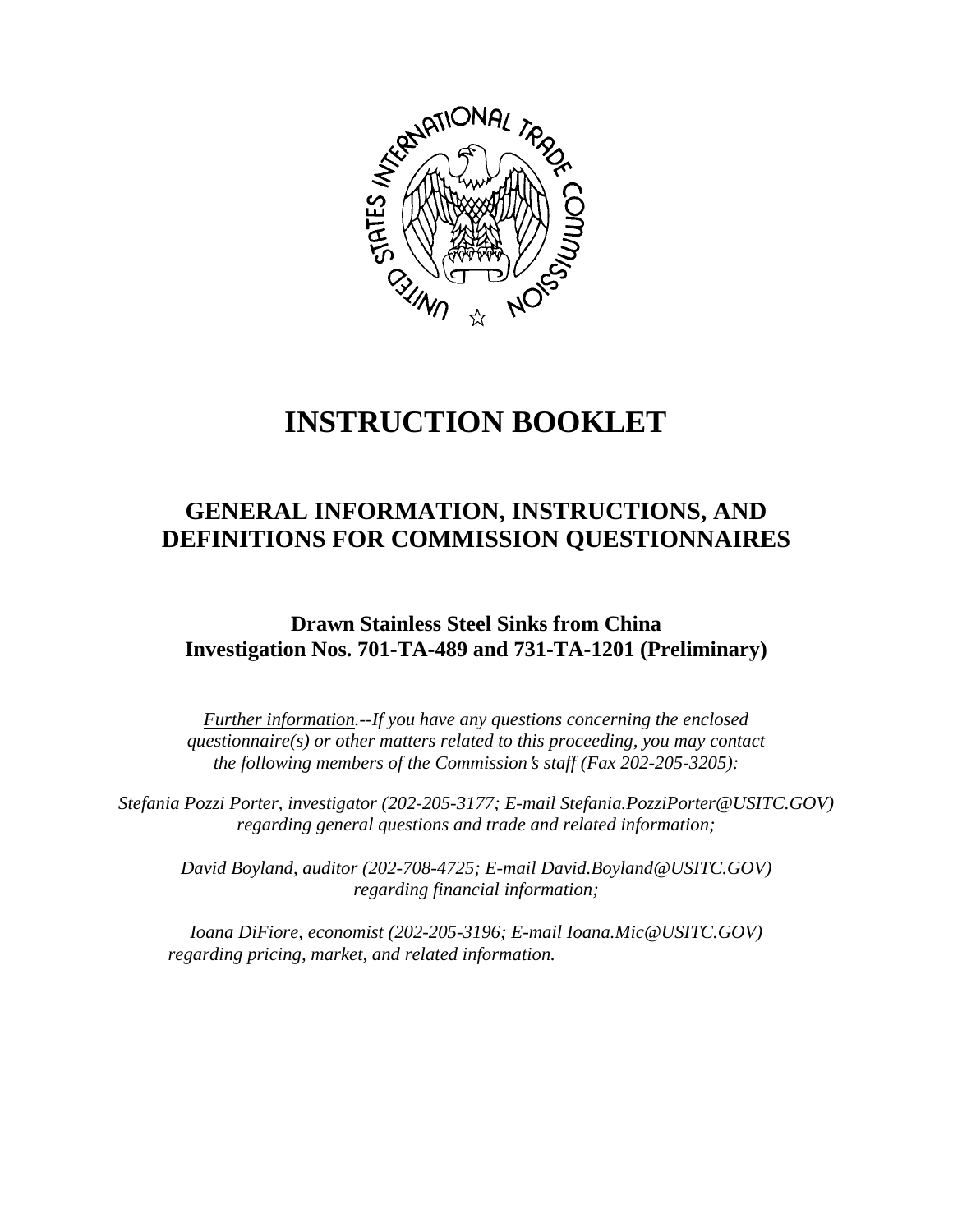## **GENERAL INFORMATION**

*Background*.--This proceeding was instituted in response to a petition filed on **March 1, 2012,** by Elkay Manufacturing Company, Oak Brook, Illinois. Countervailing and/or antidumping duties may be assessed on the subject imports as a result of this proceeding if the Commission makes an affirmative determination of injury, threat, or material retardation, and if the U.S. Department of Commerce makes an affirmative determination of subsidization and/or dumping.

Questionnaires and other information pertinent to this proceeding are available at **http://www.usitc.gov/trade\_remedy/731\_ad\_701\_cvd/investigations/2012/drawn\_stainless\_ste el\_sinks/prelimphase.htm** . Address all correspondence to the United States International Trade Commission, Washington, DC 20436. Hearing-impaired individuals can obtain information regarding this proceeding via the Commission's TDD terminal (202-205-1810).

*Due date of questionnaire(s)*.--Please submit the completed questionnaire(s) to the United States International Trade Commission so as to be received by no later than **March 15, 2012**. Because Commission staff might contact you with questions during the course of the proceeding, save the final version of the document(s) and retain all files and worksheets associated with the completed questionnaire(s). Please also retain a copy of any paper original document that you submit.

*Service of questionnaire response(s)*.--In the event that your firm is a party to this proceeding, you are required to serve a copy of the questionnaire(s), once completed, on parties to the proceeding that are subject to administrative protective order (see 19 CFR  $\S 207.7$ ). A list of such parties is maintained by the Commission's Secretary and may be obtained by calling 202-205-1803. A certificate of service must accompany the copy of the completed questionnaire(s) you submit (see 19 CFR  $\S 207.7$ ).

*Confidentiality*.--The commercial and financial data furnished in response to the enclosed questionnaire(s) that reveal the individual operations of your firm will be treated as confidential by the Commission to the extent that such data are not otherwise available to the public and will not be disclosed except as may be required by law (see  $19$  U.S.C.  $\S$  1677f). Such confidential information will not be published in a manner that will reveal the individual operations of your firm; however, nonnumerical characterizations of numerical business proprietary information (such as discussion of trends) will be treated as confidential business information only at the request of the submitter for good cause shown.

*Verification***.--The information submitted in the enclosed questionnaire(s) is subject to audit and verification by the Commission. To facilitate possible verification of data, please keep all of your files, worksheets, and supporting documents used in the preparation of the questionnaire response(s).**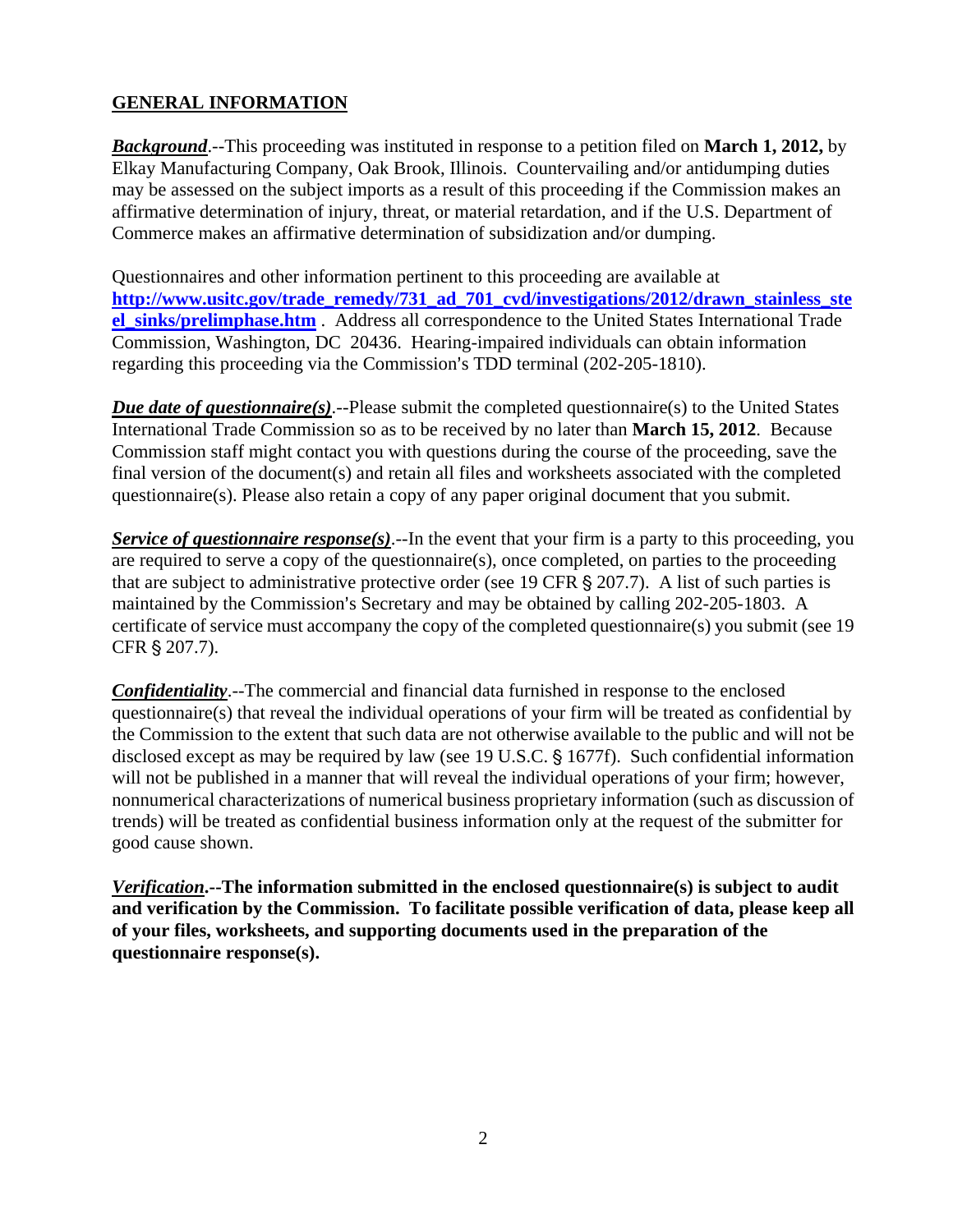### **GENERAL INFORMATION--***Continued*

*Release of information*.--The information provided by your firm in response to the questionnaire(s), as well as any other business proprietary information submitted by your firm to the Commission in connection with this proceeding, may become subject to, and released under, the administrative protective order provisions of the Tariff Act of 1930 (19 U.S.C. § 1677f) and section 207.7 of the Commission's Rules of Practice and Procedure (19 CFR § 207.7). This means that certain lawyers and other authorized individuals may temporarily be given access to the information for use in connection with this proceeding or other import-injury proceedings conducted by the Commission on the same or similar merchandise; those individuals would be subject to severe penalties if the information were divulged to unauthorized individuals. In addition, if your firm is a U.S. producer, the information you provide on your production and imports of drawn stainless steel sinks and your responses to the questions in Part I of the producer questionnaire will be provided to the U.S. Department of Commerce, upon its request, for use in connection with (and only in connection with) its requirement pursuant to sections  $702(c)(4)$  and  $732(c)(4)$  of the Act (19 U.S.C.  $\S$  $\$$  1671a(c)(4) and 1673a(c)(4)) to make a determination concerning the extent of industry support for the petition requesting this proceeding. Any information provided to Commerce will be transmitted under the confidentiality and release guidelines set forth above. Your response to these questions constitutes your consent that such information be provided to Commerce under the conditions described above.

#### **INSTRUCTIONS**

*Answer all questions*.--Do not leave any question or section blank unless a questionnaire expressly directs you to skip over certain questions or sections. **If information is not readily available from your records in exactly the form requested, furnish carefully prepared estimates.** Answers to questions and any necessary comments or explanations should be supplied in the space provided or on separate sheets attached to the appropriate page of the questionnaire(s). If your firm is completing more than one questionnaire in connection with this proceeding (i.e., a producer or importer questionnaire), you need not respond to duplicated questions in the questionnaires. Questionnaires may be filed either electronically or in paper form.

*Consolidate all U.S. establishments*.--Report the requested data for your establishment(s) located in the United States. **Firms operating more than one establishment should combine the data for all establishments into a single report.**

*Electronic completion***.--**Your firm is encouraged to complete the questionnaire electronically in MS Word format. The MS Word versions of all the questionnaires in this proceeding are available online at the ITC web page or may be obtained directly from the Commission's Investigator, Stefania Pozzi Porter (Stefania.PozziPorter@usitc.gov, or 202-205-3177).

*Electronic submission***.--**To the degree that it is possible and not overly burdensome, the Commission requests that responding firms submit their questionnaire responses electronically in MS Word format. The submission of questionnaire responses in the MS Word format allows the Commission to compile, assess, and analyze submitted data more promptly. There are three electronic submissions options detailed below. Paper submissions are also accepted.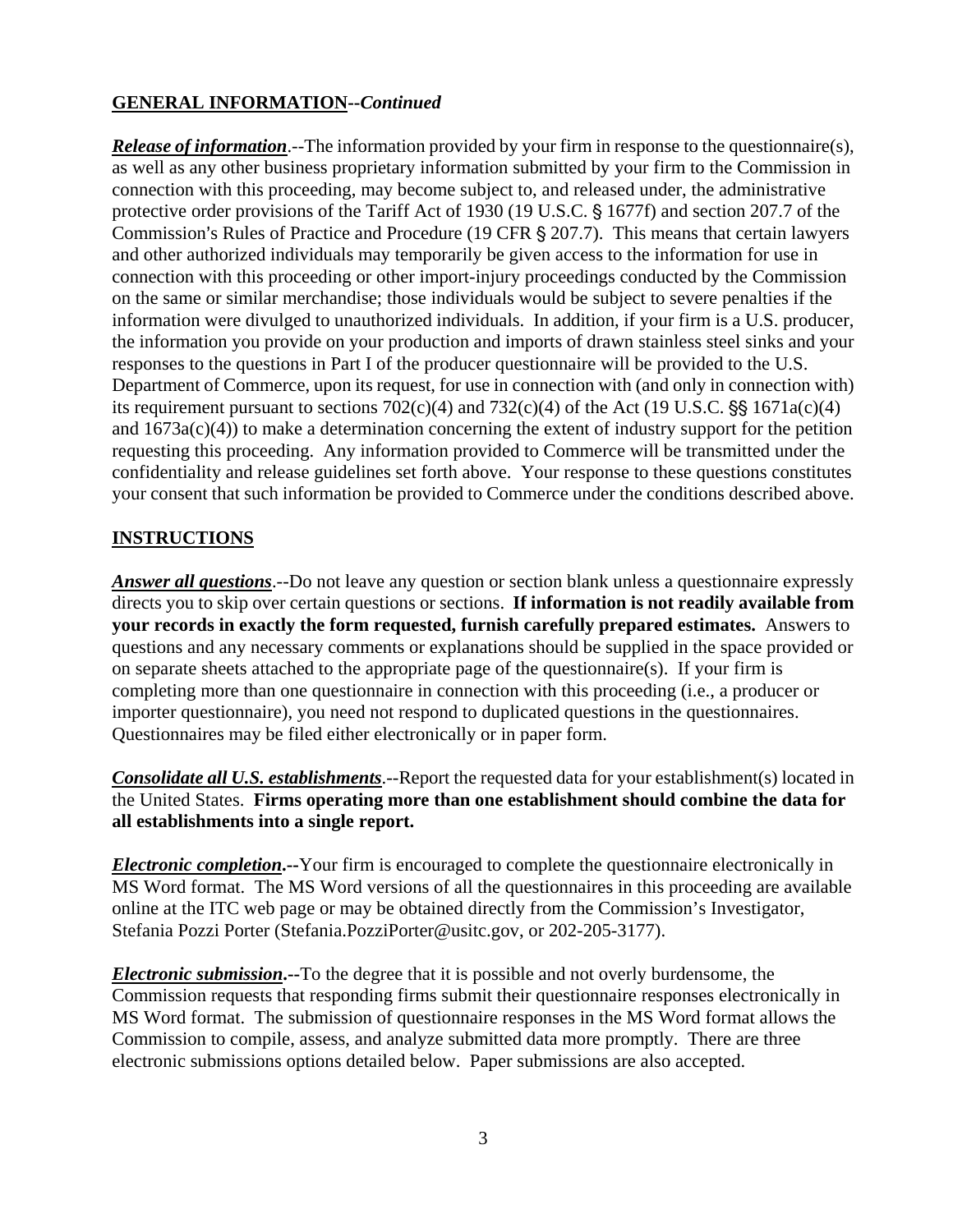#### **INSTRUCTIONS--***Continued*

#### **OPTIONS FOR FILING**

This questionnaire is available as a "fillable" form in MS Word format on the Commission's website at **http://www.usitc.gov/trade\_remedy/731\_ad\_701\_cvd/investigations/2012/draw n\_stainless\_steel\_sinks/prelimphase.htm** . *Please do not attempt to modify the format or permissions of the questionnaire document*. You may complete the questionnaire and submit it, electronically, or you may print it out and submit it in paper form, as described below:

**• Upload via Secure Drop Box.**—Upload the completed questionnaire in MS Word format along with a scanned copy of the signed certification page (page 1) through the Commission's secure upload facility:

*Web address*: https://dropbox.usitc.gov/oinv/ *Pin*: SINK

**• Compact disc (CD)**.—Copy your questionnaire onto a CD, include a signed certification page (page 1) (either in paper form or scanned PDF copied onto CD), and mail to the address above. *It is strongly recommended that you use an overnight mail service. U.S. mail sent to government offices undergoes additional processing which not only results in substantial delays in delivery but may also damage CDs.* 

**• E-mail**.—E-mail your questionnaire to the investigator identified on page 1 of the Instruction Booklet; include a scanned PDF of the signed certification page (page 1). Type the following in the e-mail subject line: **BPI Questionnaire, Inv. Nos. 701-TA-489 and 731-TA-1201**

. *Please note that submitting your questionnaire by e-mail may subject your firm's business proprietary information to transmission over an unsecure environment and to possible disclosure. If you choose this option, the Commission warns you that any risk involving possible disclosure of such information is assumed by the submitter and not by the Commission.* 

**• Fax**.—Fax to 202.205.3205.

**• Overnight mail service**.—Mail to the following address:

**United States International Trade Commission Office of Investigations, Room 615 500 E Street SW Washington, DC 20024**

**• U.S. mail**.—Mail to the address above, but use zip code 20436. *This option is not recommended. U.S. mail sent to government offices undergoes additional processing to screen for hazardous materials; this additional processing results in substantial delays in delivery.*  Note: If you are a party to the proceeding, and service of the questionnaire is required, such service should be made in paper form.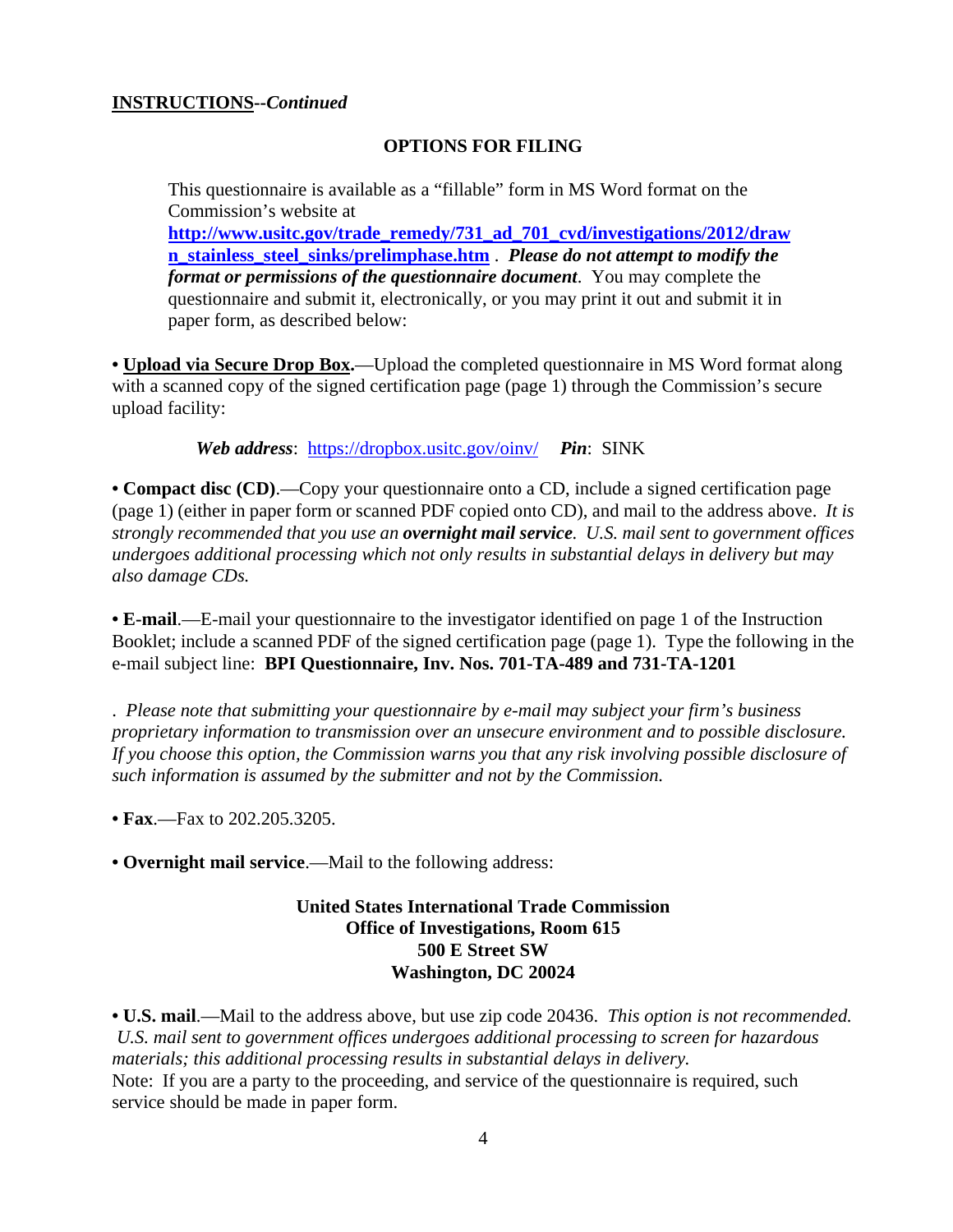#### **DEFINITIONS**

*Product*.-- The products covered by the scope of these investigations are stainless steel sinks with single or multiple drawn bowls, with or without drain boards, whether finished or unfinished, regardless of type of finish, gauge, or grade of stainless steel ("drawn stainless steel sinks"). Mounting clips, fasteners, seals, and sound-deadening pads are also covered by the scope of these investigations if they are sold in conjunction with, or shipped together with, drawn stainless steel sinks. For purposes of this scope definition, the term "drawn" refers to a manufacturing process using metal forming technology to produce a smooth basin with seamless, smooth, and rounded corners. Drawn stainless steel sinks are available in various shapes and configurations and may be described in a number of ways including flush mount, top mount, or undermount (to indicate the attachment relative to the countertop). Stainless steel sinks with multiple bowls that are joined through a welding operation to form one unit are covered by the scope of the investigations. Drawn stainless steel sinks are covered by the scope of the investigations whether or not they are sold in conjunction with non-subject accessories such as faucets (whether attached or unattached), strainers, strainer sets, rinsing baskets, bottom grids, or other accessories.

 Excluded from the scope of the investigations are stainless steel sinks with fabricated bowls. Fabricated bowls do not have seamless corners, but rather are made by notching and bending the stainless steel, and then welding and finishing the vertical corners to form the bowls.

 The products covered by these investigations are currently classified in the Harmonized Tariff Schedule of the United States ("HTSUS") under subheading 7324.10.0000 Although the HTSUS subheading is provided for convenience and customs purposes, the written description of the products under investigation is dispositive of its inclusion as subject merchandise.

*Fabricated stainless steel sinks*.-- In addition to drawn stainless steel sinks, the Commission is also seeking limited quantitative and narrative information on stainless steel sinks with fabricated bowls (i.e., bowls produced by notching and bending one or more sheet of stainless steel, and then welding and finishing the seams to form the desired shape).<sup>1</sup> Fabricated stainless steel sinks are provided for in subheading 7324.10.0000.

*Firm*.--An individual proprietorship, partnership, joint venture, association, corporation (including any subsidiary corporation), business trust, cooperative, trustee in bankruptcy, or receiver under decree of any court.

*Related firm*.--A firm that your firm solely or jointly owned, managed, or otherwise controlled; a firm that solely or jointly owned, managed, or otherwise controlled your firm; and/or a firm that was solely or jointly owned, managed, or otherwise controlled by a firm that also solely or jointly owned, managed, or otherwise controlled your firm.

*Establishment*.--Each facility of a firm involved in the production, importation, and/or purchase of drawn stainless steel sinks (as defined above), including auxiliary facilities operated in conjunction with (whether or not physically separate from) such facilities.

 $\overline{a}$ 

<sup>1</sup> Producer Questionnaire: II-8b, II-11, III-5, III-9b, III-10b, III-11b, III-12b. Importer Questionnaire: II-8, II-9.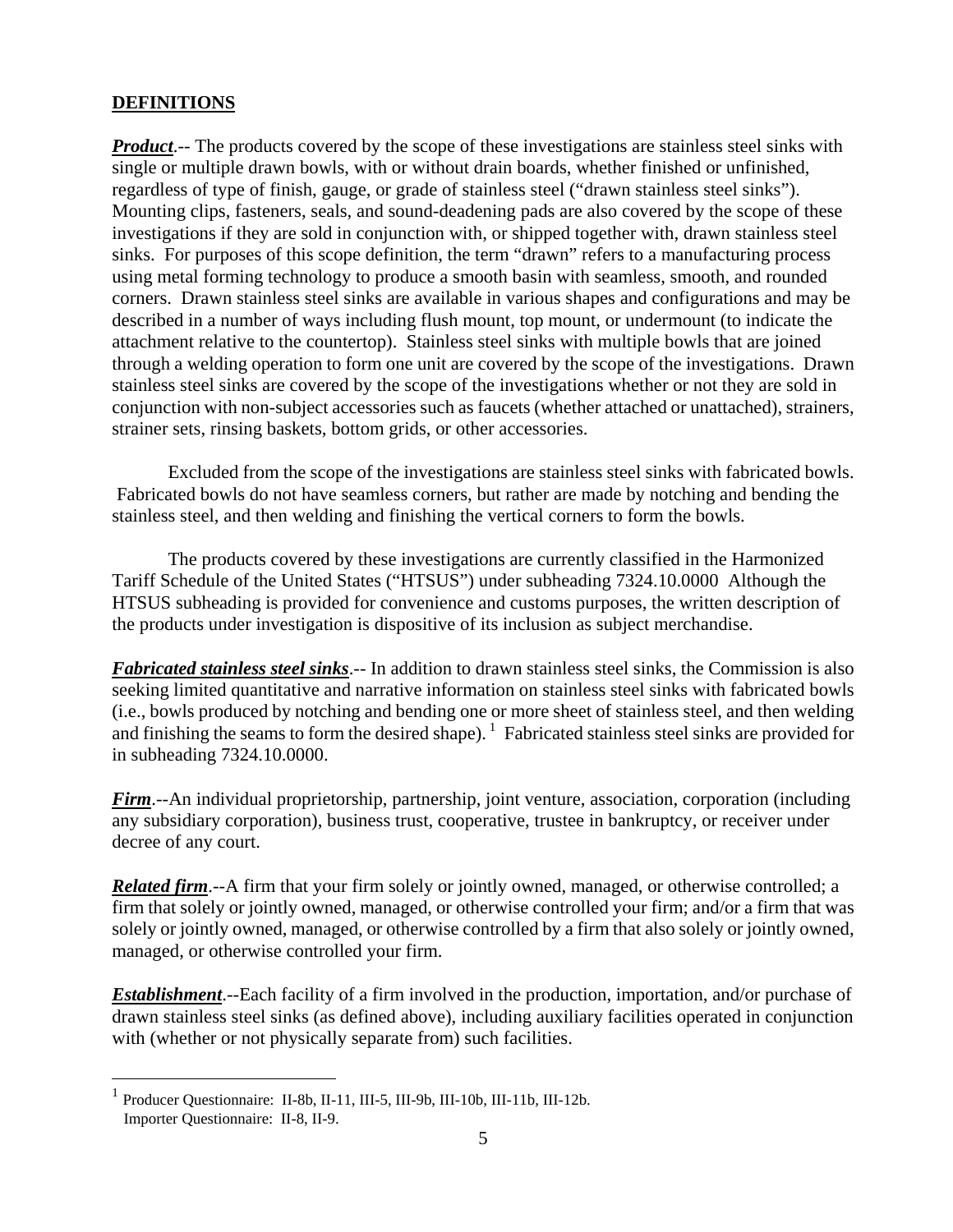*United States*.--For purposes of this proceeding, the 50 States, Puerto Rico, the U.S. Virgin Islands, and the District of Columbia.

*Importer.*--Any person or firm engaged, either directly or through a parent company or subsidiary, in importing drawn stainless steel sinks (as defined above) into the United States from a foreign manufacturer or through its selling agent.

*Imports*.--Those products identified for Customs purposes as imports for consumption for which your firm was the importer of record (i.e., was responsible for paying any import duty) or consignee (i.e., to which the merchandise was first delivered).

**Import quantities**.--Quantities reported should be net of returns.

*Import values*.--Values reported should be landed, duty-paid values at the U.S. port of entry, including ocean freight and insurance costs, brokerage charges, and import duties (i.e., all charges except inland freight in the United States).

*Purchaser*.--Any person or firm engaged, either directly or through a parent company or subsidiary, in purchasing drawn stainless steel sinks (as defined above) from another firm that produces, imports, or otherwise distributes drawn stainless steel sinks.

*Purchases*.--Purchases from all sources, NOT including direct imports from foreign sources located outside of the United States (which should be reported in an importer questionnaire).

*Purchase quantities*.--Quantities reported should be net of returns.

*Purchase values*.--Values reported should be net values (i.e., gross purchase values less all discounts, allowances, rebates, and the value of returned goods), delivered to your U.S. receiving point.

**Shipments**.--Shipments of products produced in or imported by your establishment(s). Include shipments to the contracting firm of product produced by your firm under a toll agreement.

*Shipment quantities*.--Quantities reported should be net of returns.

*Shipment values*.--Values reported should be net values (i.e., gross sales values less all discounts, allowances, rebates, prepaid freight, and the value of returned goods), f.o.b. your U.S. point of shipment. The value of domestic shipments to the contracting firm under a toll agreement is the conversion fee (including profit).

#### *Types of shipments*:

*U.S. shipments*.--Commercial shipments, internal consumption, and transfers to related firms within the United States.